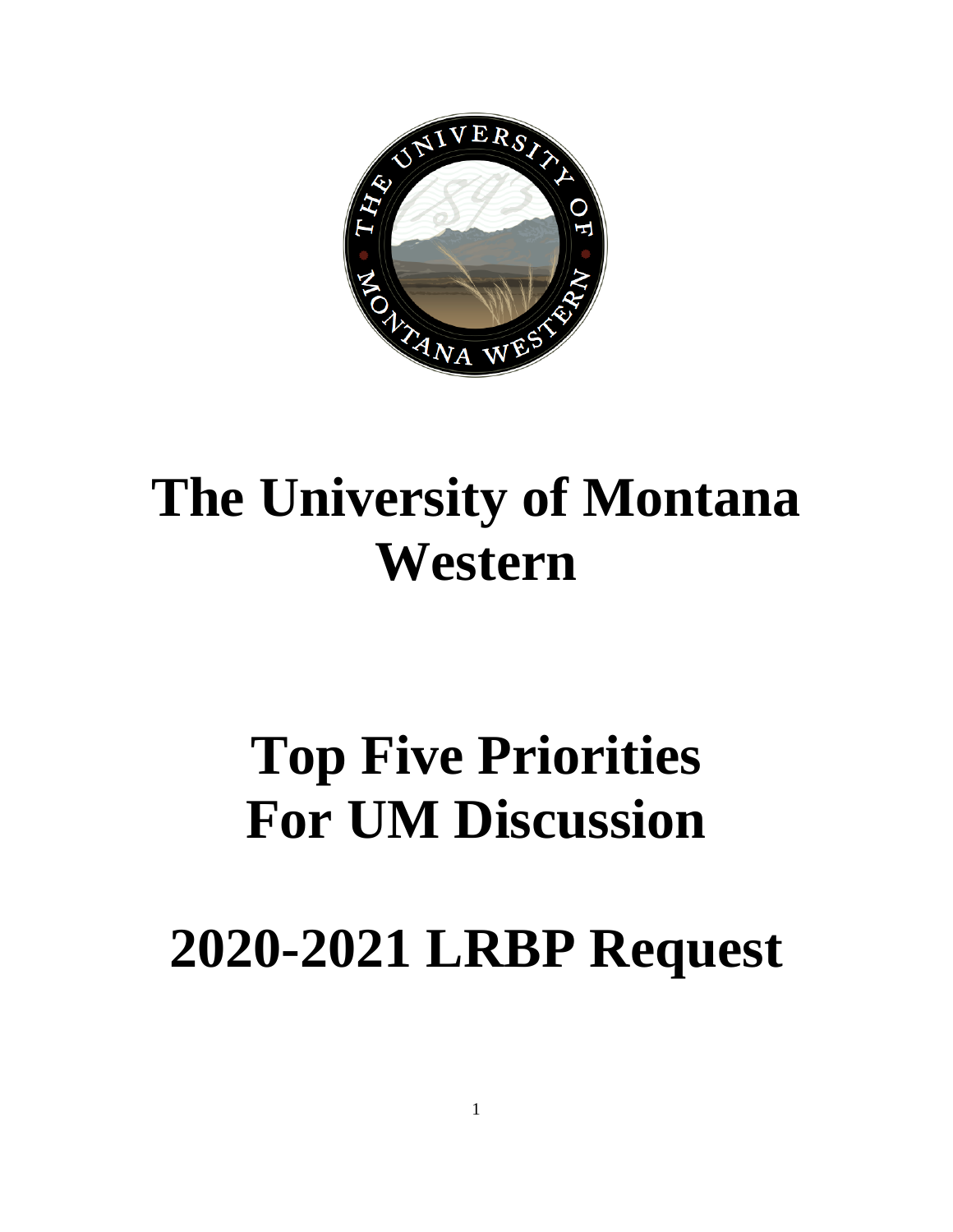## **Priority One**

# • **Renovation of Block Hall \$12,000,000**

### (Life Safety/Deferred Maintenance)

Block Hall presently houses the Environmental Science and Biology programs, which are two of the fastest growing departments at The University of Montana Western. There are six wet labs in use, with three being on the third floor and three on the second floor. Some of these lab spaces contain fume hoods, but the lab's ventilation is part of the entire building's air circulation system. This results in contaminated air from the labs being redistributed throughout the rest of the building in the event of an accident. The labs almost entirely contain original equipment from the building's construction in 1969 and are in desperate need of upgrades.

The scope of the proposed Block Hall project would include a renovation and asbestos abatement of the existing building in order to update obsolete classroom and laboratory spaces. This renovation is required to accommodate the growing Science programs and bring the building up to modern life safety and air quality code. Along with the need for increased space, modern laboratory equipment and ventilation systems are required to provide a safe learning and laboratory environment. The building will be reprogrammed and offer the updated classroom and lab spaces required to safely accommodate these rapidly growing science and mathematics programs.

## **Priority Two**

# • **Campus Heat Upgrade \$2,000,000**

### (Deferred Maintenance)

With the installation of the new low pressure boiler in the heating plant, Western is taking the first steps in reducing the number of man hours required to operate the heating plant. A new low pressure boiler, installed spring 2018, will allow the plant staff to perform necessary preventative maintenance throughout the campus mechanical systems during the spring, summer, and fall. The next step in reducing dependence on the high pressure boiler system is to install low pressure hot water boilers in four major State side areas. These include Block Hall, Administration/Library/STC, Main Hall, and Roe House. Each of the four sites currently utilizes

hot water generated by a steam to water heat exchanger in the respective mechanical rooms. Site specific high efficiency water boilers will eliminate hundreds of feet of aging and leaky steam and condensate lines. This will greatly increase the efficiency of the campus heating system and lower utility bills while providing increased maintenance hours as well as a more reliable system. The Auxiliary buildings and a couple state side buildings would continue to be served by the low pressure steam boiler in the heating plant with the high pressure boiler acting as emergency backup.